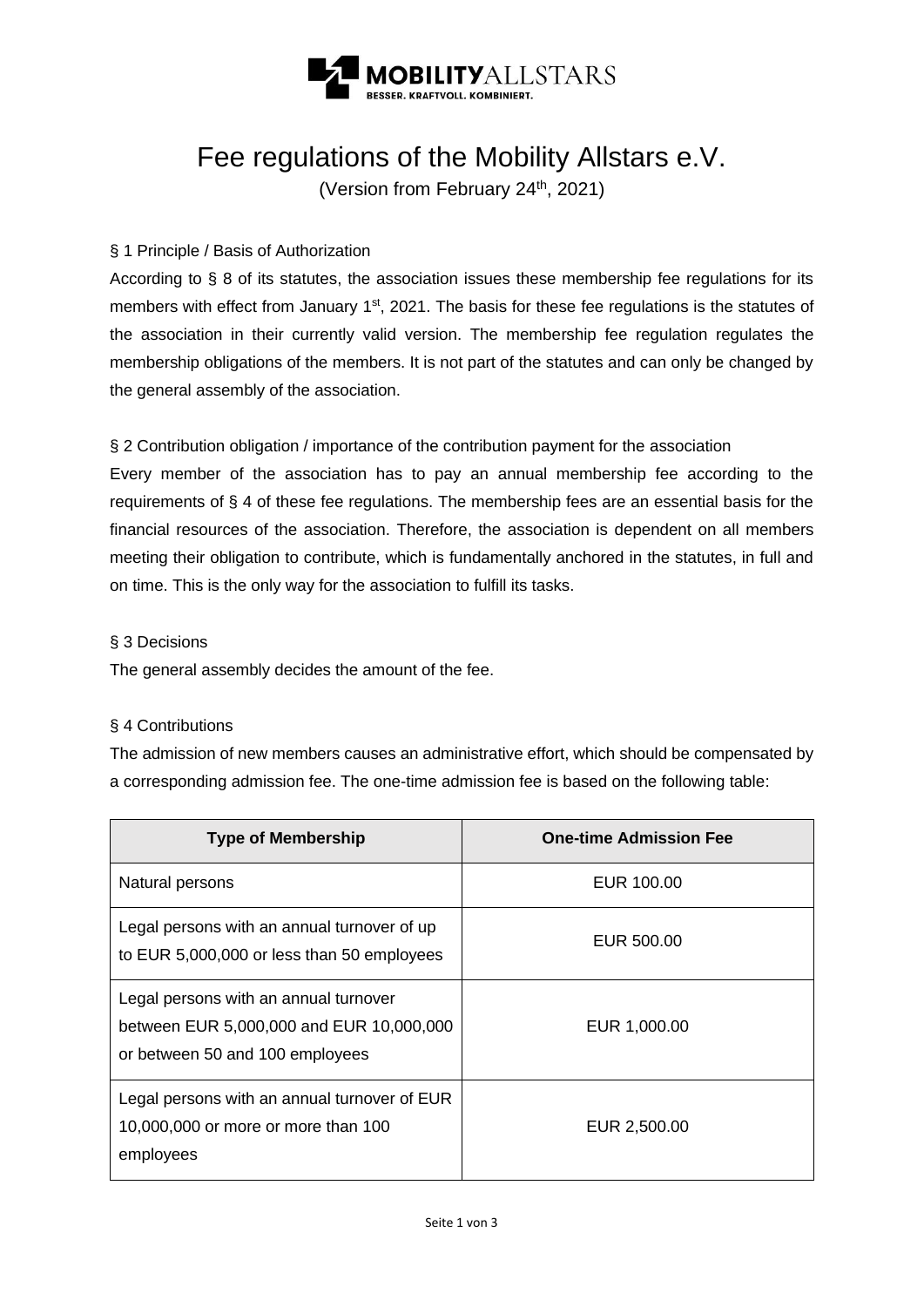

| Associations | EUR 500.00 |
|--------------|------------|
|--------------|------------|

The minimum annual contribution is based on the following table:

| <b>Type of Membership</b>                                                                                            | <b>Annual Contribution</b> |
|----------------------------------------------------------------------------------------------------------------------|----------------------------|
| Natural persons                                                                                                      | EUR 120.00                 |
| Legal persons with an annual turnover of up<br>to EUR 5,000,000 or less than 50 employees                            | EUR 600.00                 |
| Legal persons with an annual turnover<br>between EUR 5,000,000 and EUR 10,000,000<br>or between 50 and 100 employees | EUR 2,000.00               |
| Legal persons with an annual turnover of EUR<br>10,000,000 or more or more than 100<br>employees                     | EUR 5,000.00               |
| Associations                                                                                                         | EUR 1,000.00               |

1. The annual membership fee is to be paid each calendar year in advance and therefore by December 31st. of the previous year due. It is the receipt of the amount on the bank account of the association.

2. If you join the association after June 30th. 50% of the contribution rate is calculated.

3. The membership status existing on the due date is decisive for the amount of the fee.

4. Changes to personal information must be communicated as soon as possible.

5. In suitable cases, the board of directors can temporarily waive the obligation to pay contributions in whole or in part. There is no legal entitlement to a reduction in the membership fee or to an exemption from the obligation to pay.

6. The membership fee can be paid by direct debit on December 15th. debited from the bank account each year. The members are asked to give the board of directors a direct debit authorization upon admission to the association, which can be revoked. The revocation has no effect on the contribution obligation. If the direct debit cannot be made for reasons for which the member is responsible, the bank charges incurred by the association must be reimbursed by the member. If the association does not offer a direct debit, the membership fee must be paid by transferring it to the association's bank account.